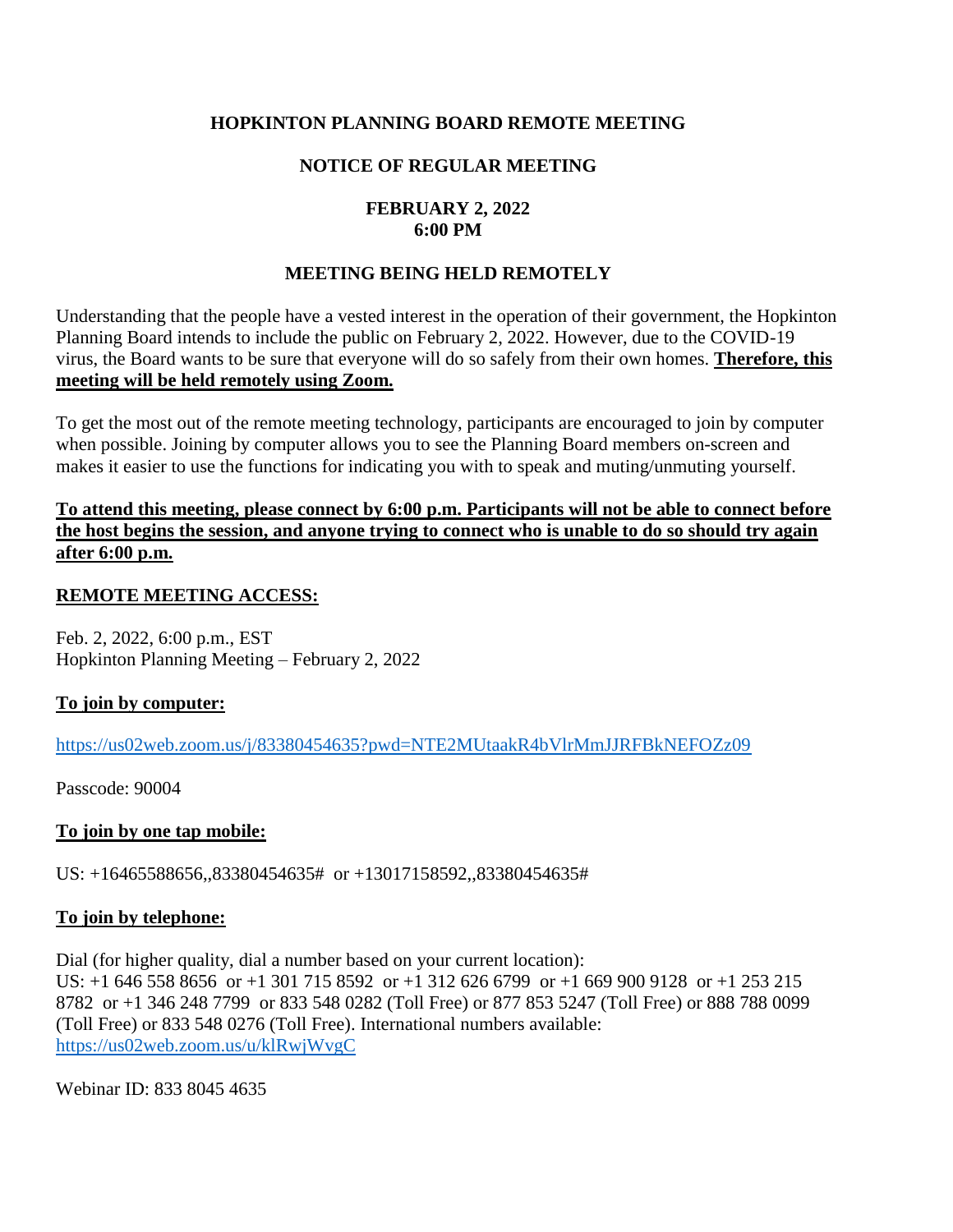### **Citizens wishing to speak:**

Any participant wishing to speak should indicate so as early as possible. The meeting has a "raise your hand" indicator that you enable to let the host know that you wish to speak. **Please remember to state your name and address before speaking.**

### **For computer participation:**

Click "raise hand" from the Zoom menu bar, and wait for the meeting host to ask you to unmute. Once asked to unmute, press "unmute" to unmute and speak.

### **For phone participation:**

Dial \*9 to "raise hand" and wait for the meeting host to ask you to unmute. Once asked to unmute, dial \*6 to unmute and speak.

**Please note: Because of the ever-changing regulations due to the COVID-19 virus, this meeting may be cancelled. Please check the Town of Hopkinton website: [www.hopkintonri.org](http://www.hopkintonri.org/) for updates on these meetings and other important Town information.** 

Alfred W. DiOrio, Chairman Hopkinton Planning Board

**PLEASE NOTE: Documents related to the following agenda items can be viewed on the Town website. To access documents:**

- **1) Go to the homepage of the municipal website [\(www.hopkintonri.org\)](http://www.hopkintonri.org/).**
- **2) Hover your mouse over "Meetings", then select "Agendas and Minutes for 2022 and 2021".**
- **3) Scroll down to "Planning Board Meeting – February 2, 2022 – 6:00 PM – Remote Only", and select "Documents Associated with this Meeting" to view plans and documents.**

*Questions?* **Call the Planning Department at (401) 377-7770, M-F 8:30 a.m. to 4:30 p.m.** 

**CALL TO ORDER: 6:00 p.m.** 

# **ROLL CALL:**

# **PRE-ROLL FOR MARCH 2, 2022 PLANNING BOARD MEETING:**

### **MINUTE APPROVAL EXTENSION REQUEST, PURSUANT TO RI GENERAL LAW 42-46- 7(b)(1):** January 5, 2022 Regular Meeting Minutes

**APPROVAL OF MINUTES:** October 20, 2021 Special Meeting Minutes, November 3, 2021 Regular Meeting Minutes

#### **OLD BUSINESS:**